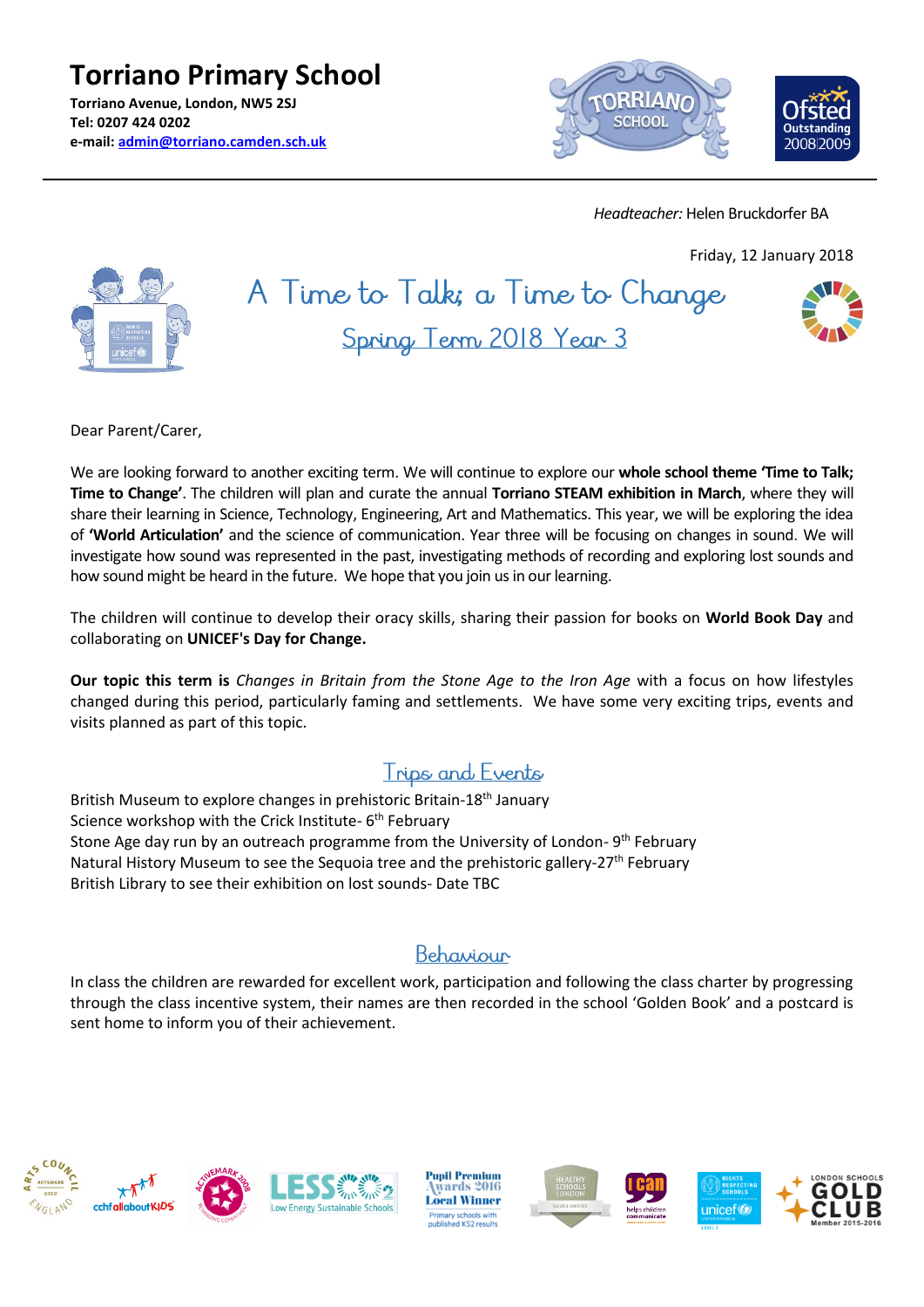# Attendance and Punctuality



We will continue to focus on improving attendance and punctuality. Our morning lessons start **promptly at 9.00 a.m.** Please ensure that your child is at school on time. If they arrive after their class has entered the school with their teacher, please sign the late book at reception so that their arrival is noted.

| Homework                                          | A piece of Maths, Science or English homework will be sent home each week. On                                                                                                                                                                                                                                                                                                                                                                                                  |
|---------------------------------------------------|--------------------------------------------------------------------------------------------------------------------------------------------------------------------------------------------------------------------------------------------------------------------------------------------------------------------------------------------------------------------------------------------------------------------------------------------------------------------------------|
|                                                   | occasion the children may get a science or a topic related project to complete over the                                                                                                                                                                                                                                                                                                                                                                                        |
|                                                   | holidays. All homework is sent home on a Wednesday. Please check that your child has                                                                                                                                                                                                                                                                                                                                                                                           |
|                                                   | theirs and support them when completing it.                                                                                                                                                                                                                                                                                                                                                                                                                                    |
| Handwriting                                       | A quick and fluid handwriting style is essential for all children. We are focusing on                                                                                                                                                                                                                                                                                                                                                                                          |
| Letter-join                                       | joining patterns this term and practise handwriting daily in class. Please encourage your                                                                                                                                                                                                                                                                                                                                                                                      |
|                                                   | child to write neatly at home and to use the correct letter formation.                                                                                                                                                                                                                                                                                                                                                                                                         |
|                                                   | A helpful website to support you with this can be found at http://www.letterjoin.co.uk/ -                                                                                                                                                                                                                                                                                                                                                                                      |
|                                                   | children were given a log in but if you are unable to find this, please just ask.                                                                                                                                                                                                                                                                                                                                                                                              |
| <b>Torriano Spelling Bee</b>                      | Each week we run our Spelling Bee in class. Please check your child's work and support                                                                                                                                                                                                                                                                                                                                                                                         |
|                                                   | them with their spellings.                                                                                                                                                                                                                                                                                                                                                                                                                                                     |
|                                                   | The spelling sound, rule or pattern will be taught in class. Your child will then be given a                                                                                                                                                                                                                                                                                                                                                                                   |
|                                                   | list of words to learn.                                                                                                                                                                                                                                                                                                                                                                                                                                                        |
|                                                   | -Your child will be tested weekly on any words that follow that sound, rule or pattern;                                                                                                                                                                                                                                                                                                                                                                                        |
|                                                   | the aim is for the children to apply their understanding of the spelling conventions.                                                                                                                                                                                                                                                                                                                                                                                          |
|                                                   | There will be suggested activities for your child to do to demonstrate that they have                                                                                                                                                                                                                                                                                                                                                                                          |
|                                                   |                                                                                                                                                                                                                                                                                                                                                                                                                                                                                |
|                                                   | been learning their spellings.                                                                                                                                                                                                                                                                                                                                                                                                                                                 |
| <b>PACT</b> reading                               | To be completed every week night i.e. Monday -Friday                                                                                                                                                                                                                                                                                                                                                                                                                           |
|                                                   | Reading daily at home with an adult is crucial to helping your child make progress. Every<br>child should read at home for at least 10mins a day. They should then complete their<br>reading record every day with a simple comment such as 'I enjoyed this book because'<br>'It was funny when We encourage you to read with your children at least once a week<br>and use this opportunity to discuss their reading using the Torriano Detective Agency<br>question prompts. |
| <b>Times Tables</b>                               | These should be practised every week. The focus tables for year 3 are 3, 4 and 8                                                                                                                                                                                                                                                                                                                                                                                               |
| M, O.T Certificate<br>569973799092017x0<br>Add'em | (children should already know their 2, 5 and 10 times tables from year 2). It is vital that<br>you support your child with practising their times tables at home as this aids their<br>mathematical fluency in class. We have times table resources available for your use at<br>home if you need them. We use the John Kane songs in class which could also benefit<br>your child at home.                                                                                    |

**Homework** is sent home on **Wednesday** and must be brought back to class on **Monday** morning. Reading records and a reading book must be brought in to class **every day**. Only homework, reading books and reading records should be kept in a PACT folder as these are kept and used every day in class, please send their PE kits in a separate bag. Letters will also be sent home in the PACT folder so please check your child's bag every day.









**Pupil Premium** wards 2016 **Local Winner** Primary schools with<br>published KS2 results